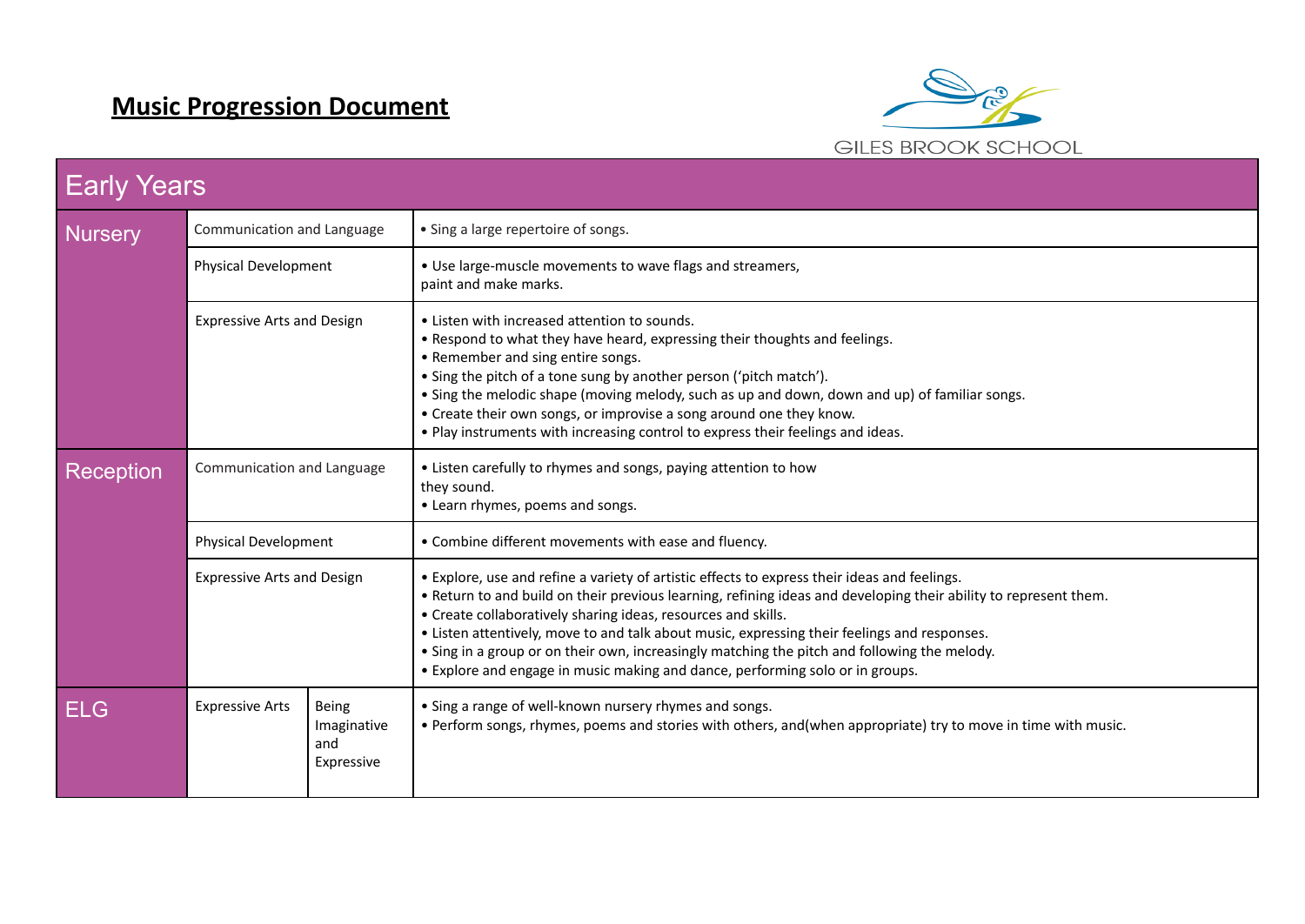| <b>Working Musically</b>                                                                                                                                                                                                                                                                                                                     |                                                                                                                                                                                                                                                        |                                                                                                                                                                                                                                                                                                                                                                                                           |                                                                                                                                                                                                                                                                                                                                                                                                                                                                                                                                                                         |                                                                                                                                                                                                                                                                                                                                                                                                                                                                                                                                                                                                                                                            |                                                                                                                                                                                                                                                                                                                                                                                                                                                                                                                                                                                                                                      |                                                                                                                                                                                                                                                                                                                                                                                                                                                                                                                                                                                                                                                |                                                                                                                                                                                                                                                                                                                                                                                                                                                                                                                                                                                                                                                                        |  |  |
|----------------------------------------------------------------------------------------------------------------------------------------------------------------------------------------------------------------------------------------------------------------------------------------------------------------------------------------------|--------------------------------------------------------------------------------------------------------------------------------------------------------------------------------------------------------------------------------------------------------|-----------------------------------------------------------------------------------------------------------------------------------------------------------------------------------------------------------------------------------------------------------------------------------------------------------------------------------------------------------------------------------------------------------|-------------------------------------------------------------------------------------------------------------------------------------------------------------------------------------------------------------------------------------------------------------------------------------------------------------------------------------------------------------------------------------------------------------------------------------------------------------------------------------------------------------------------------------------------------------------------|------------------------------------------------------------------------------------------------------------------------------------------------------------------------------------------------------------------------------------------------------------------------------------------------------------------------------------------------------------------------------------------------------------------------------------------------------------------------------------------------------------------------------------------------------------------------------------------------------------------------------------------------------------|--------------------------------------------------------------------------------------------------------------------------------------------------------------------------------------------------------------------------------------------------------------------------------------------------------------------------------------------------------------------------------------------------------------------------------------------------------------------------------------------------------------------------------------------------------------------------------------------------------------------------------------|------------------------------------------------------------------------------------------------------------------------------------------------------------------------------------------------------------------------------------------------------------------------------------------------------------------------------------------------------------------------------------------------------------------------------------------------------------------------------------------------------------------------------------------------------------------------------------------------------------------------------------------------|------------------------------------------------------------------------------------------------------------------------------------------------------------------------------------------------------------------------------------------------------------------------------------------------------------------------------------------------------------------------------------------------------------------------------------------------------------------------------------------------------------------------------------------------------------------------------------------------------------------------------------------------------------------------|--|--|
|                                                                                                                                                                                                                                                                                                                                              | <b>EYFS</b>                                                                                                                                                                                                                                            | Year 1                                                                                                                                                                                                                                                                                                                                                                                                    | Year 2                                                                                                                                                                                                                                                                                                                                                                                                                                                                                                                                                                  | Year <sub>3</sub>                                                                                                                                                                                                                                                                                                                                                                                                                                                                                                                                                                                                                                          | Year 4                                                                                                                                                                                                                                                                                                                                                                                                                                                                                                                                                                                                                               | Year 5                                                                                                                                                                                                                                                                                                                                                                                                                                                                                                                                                                                                                                         | Year 6                                                                                                                                                                                                                                                                                                                                                                                                                                                                                                                                                                                                                                                                 |  |  |
|                                                                                                                                                                                                                                                                                                                                              |                                                                                                                                                                                                                                                        |                                                                                                                                                                                                                                                                                                                                                                                                           |                                                                                                                                                                                                                                                                                                                                                                                                                                                                                                                                                                         |                                                                                                                                                                                                                                                                                                                                                                                                                                                                                                                                                                                                                                                            |                                                                                                                                                                                                                                                                                                                                                                                                                                                                                                                                                                                                                                      |                                                                                                                                                                                                                                                                                                                                                                                                                                                                                                                                                                                                                                                |                                                                                                                                                                                                                                                                                                                                                                                                                                                                                                                                                                                                                                                                        |  |  |
| <b>Singing</b><br>Please see<br>'Singing,<br>listening and<br>appraising<br>repertoire' doc<br>for list of all<br>songs/ genres<br>learnt and<br>appraised<br>throughout<br>year groups.<br>As the children<br>progress<br>through the<br>school they will<br>become<br>familiar with<br>and progress<br>with more<br>notes in the<br>scale. | Mouth<br>movements<br>Singing and<br>adapting familiar<br>songs<br>Adding actions to<br>songs<br>Performance of<br>songs<br><b>Dynamics</b><br>Tempo<br>Pitch<br>Rhythms and<br>syllables<br>Daily songs and<br>rhymes<br>Different styles of<br>music | •Confidently sing<br>or rap songs from<br>memory and sing<br>them in unison<br>•Learn about<br>voices, singing<br>notes of different<br>pitches (high and<br>low).<br>• Learn that they<br>can make different<br>types of sounds<br>with their voices $-$<br>you can rap or say<br>words in rhythm.<br>• Learn to start and<br>stop singing when<br>following a leader.<br>• Singing with<br>good posture | • To confidently<br>know and sing<br>songs from<br>memory.<br>• To know that<br>unison is everyone<br>singing at the same<br>time.<br>• To sing with<br>greater pitching<br>accuracy<br>• To sing simple<br>songs 2 parts e.g.<br>round<br>• Songs include<br>other ways of using<br>the voice e.g.<br>rapping (spoken<br>word).<br>• To know why we<br>need to warm up<br>our voices.<br>• Learn to find a<br>comfortable singing<br>position.<br>•Know the<br>meaning of<br>dynamics<br>(loud/quiet) and<br>tempo (fast/slow),<br>and be able to<br>demonstrate these | To know and be able<br>to talk about:<br>• Singing in a group<br>can be called a choir<br>•Sing a widening<br>range of unison songs,<br>of varying styles and<br>structures.<br>• Leader or<br>conductor: A person<br>who the choir or<br>group follow<br>• Songs can make you<br>feel different things<br>e.g. happy, energetic<br>or sad<br>• Singing as part of<br>an ensemble or large<br>group is fun, but that<br>you must listen to<br>each other<br>o To know and explain<br>the importance of<br>warming up your<br>voice<br>To sing in unison and<br>in simple two-parts.<br>· To demonstrate a<br>good singing posture.<br>• To enjoy exploring | •To rehearse and<br>sing songs from<br>memory or notation<br>•Sing with<br>awareness of<br>texture (how sounds<br>interact): How a solo<br>singer makes a<br>thinner texture than<br>a large group<br>·Demonstrate<br>vowel sounds,<br>blended sounds and<br>consonants.<br>.To enjoy exploring<br>singing solo.<br>·Sing 'on pitch' and<br>'in time'<br>• To rejoin the song<br>if lost.<br>• To listen to the<br>group when singing.<br>•To perform in two<br>or 3 parts with<br>awareness of other<br>parts<br>·Sing expressively,<br>with attention to<br>breathing and<br>phrasing.<br>·Sing expressively,<br>with attention to | • To sing with a strong<br>internal pulse.<br><b>Sing expressively,</b><br>with attention to<br>dynamics and<br>articulation.<br>$\circ$ Singing in unison,<br>the solo, lead vocal,<br>backing vocals or<br>rapping (be able to<br>sing different parts)<br>odevelop confidence<br>as a soloist<br><b>To learn a harmony</b><br>part that is either<br>higher or lower than<br>the main song<br>o To know what the<br>song is about and the<br>meaning of the lyrics<br>o To know and explain<br>the importance of<br>warming up your<br>voice<br><b>Talk about how you</b><br>feel connected to<br>music and how it<br>connects in the world | ● To sing with a strong<br>internal pulse, with<br>good articulation and<br>awareness of phrase<br>(making sense of the<br>words and not<br>pausing at<br>inappropriate times)<br>• Sing a broad range<br>of songs as part of a<br>choir, including those<br>that involve<br>syncopated rhythms,<br>with a good sense of<br>ensemble and<br>performance. This<br>should include<br>observing rhythm,<br>phrasing, accurate<br>pitching and<br>appropriate style.<br>·Sing expressively,<br>with attention to<br>dynamics and<br>articulation.<br>. To know their role in<br>the group when<br>singing different parts<br>•Sing with and<br>without an<br>accompaniment |  |  |
|                                                                                                                                                                                                                                                                                                                                              |                                                                                                                                                                                                                                                        |                                                                                                                                                                                                                                                                                                                                                                                                           | when singing by                                                                                                                                                                                                                                                                                                                                                                                                                                                                                                                                                         | singing solo.                                                                                                                                                                                                                                                                                                                                                                                                                                                                                                                                                                                                                                              | staccato and legato.                                                                                                                                                                                                                                                                                                                                                                                                                                                                                                                                                                                                                 |                                                                                                                                                                                                                                                                                                                                                                                                                                                                                                                                                                                                                                                |                                                                                                                                                                                                                                                                                                                                                                                                                                                                                                                                                                                                                                                                        |  |  |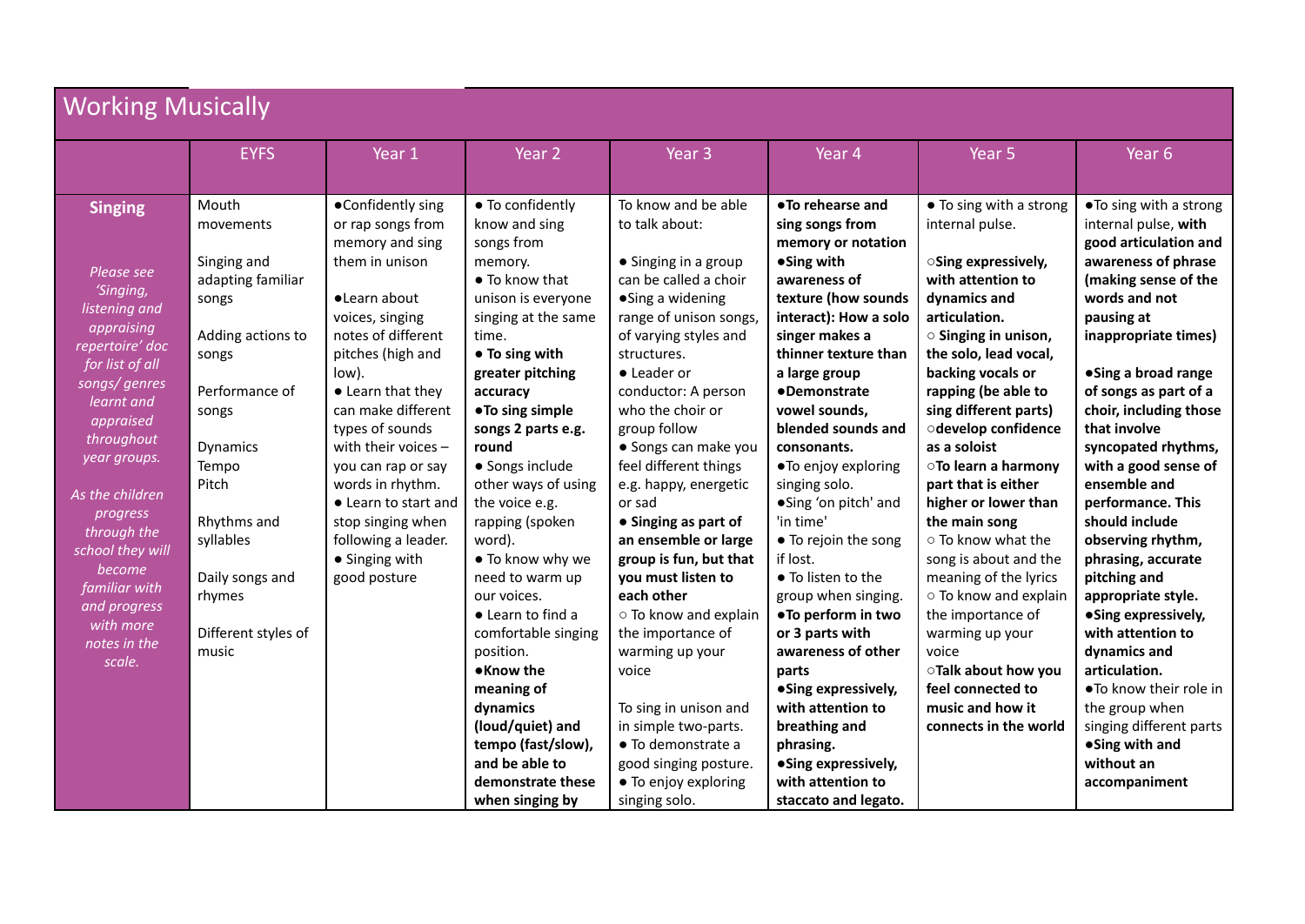|  |  |  | responding to (a)<br>the leader's<br>directions and (b)<br>visual symbols (eg<br>crescendo,<br>decrescendo,<br>pause). | • To sing with<br>awareness of being<br>'in tune' and in time<br>$\bullet$ To have an<br>awareness of the<br>pulse internally when<br>singing.<br>• Sing expressively,<br>with attention to the<br>meaning of the<br>words. | •Talk about why<br>different singing<br>styles are used and<br>how they connect to<br>the world |  | •Demonstrate and<br>maintain good<br>posture and breath<br>control whilst<br>singing.<br>·Sing expressively,<br>with attention to<br>breathing and<br>phrasing.<br>• To know about the<br>style of the songs so<br>you can represent<br>the feeling and<br>context to your<br>audience<br>•Sing syncopated<br>melodic patterns.<br>○ To know what the<br>song is about and the<br>meaning of the lyrics |
|--|--|--|------------------------------------------------------------------------------------------------------------------------|-----------------------------------------------------------------------------------------------------------------------------------------------------------------------------------------------------------------------------|-------------------------------------------------------------------------------------------------|--|---------------------------------------------------------------------------------------------------------------------------------------------------------------------------------------------------------------------------------------------------------------------------------------------------------------------------------------------------------------------------------------------------------|
|--|--|--|------------------------------------------------------------------------------------------------------------------------|-----------------------------------------------------------------------------------------------------------------------------------------------------------------------------------------------------------------------------|-------------------------------------------------------------------------------------------------|--|---------------------------------------------------------------------------------------------------------------------------------------------------------------------------------------------------------------------------------------------------------------------------------------------------------------------------------------------------------------------------------------------------------|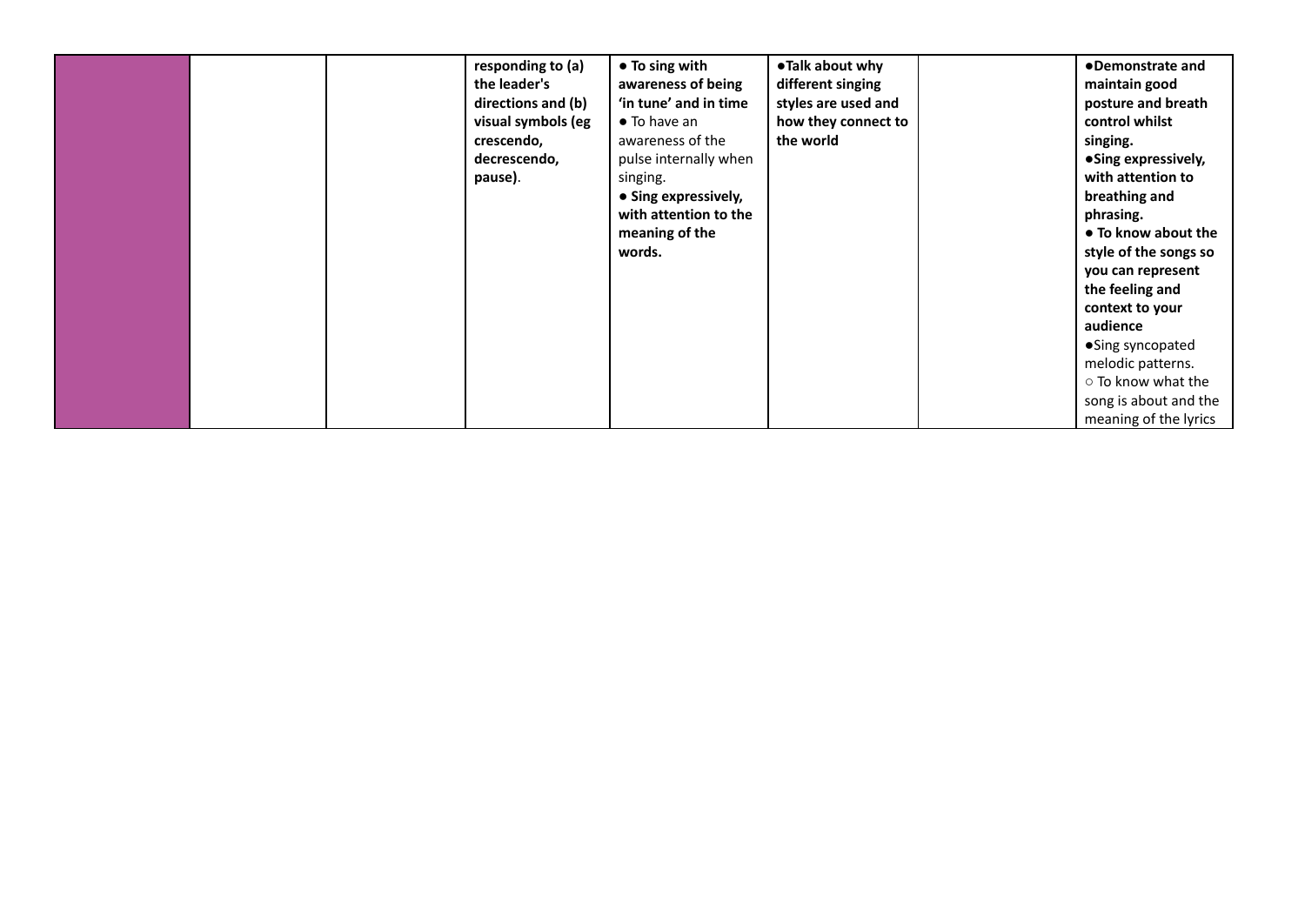|                    | Dynamics, tempo      | . To listen to music | ● To listen to music  | . To listen to music   | . To recognise the     | • To listen to a range       | • To listen to a range       |
|--------------------|----------------------|----------------------|-----------------------|------------------------|------------------------|------------------------------|------------------------------|
| <b>Listen and</b>  | and pitch            | from a range of      | from a range of       | from a range of times  | style of music and     | of music from                | of music from                |
|                    |                      | times and places     | times and places      | and places             | describe some of       | different times, places      | different times,             |
| <b>Appraise</b>    | How music makes      | and understand       | and talk about        | o Discuss musical      | the style indicators   | and of different             | places and of                |
|                    | us feel              | where music fits in  | where it might fit in | dimensions featured    | of that song           | genres and identify          | different genres and         |
| Please see         |                      | the world.           | the world.            | in a song, and where   | (musical               | the musical style.           | identify the musical         |
| 'Singing,          | Musical              | •To express their    | •To express their     | they are used          | characteristics that   |                              | style and discuss its        |
| listening and      | preferences          | likes and dislikes.  | preferences - do      | (texture, dynamics,    | give the piece of      | <b>Discuss the structure</b> | musical elements.            |
| appraising         |                      | • To know what       | they like it or not   | tempo, rhythm and      | music its style).      | of the music with            |                              |
| repertoire' doc    | Different styles of  | the pieces of music  | and why e.g.          | pitch)                 | ·Discuss why the       | reference to verse,          | Talk about how the           |
| for list of all    | music. Cross         | are about (begin to  | talking about pace    | <b>ORecognise and</b>  | song was written       | chorus, bridge, repeat       | song makes you feel          |
| songs/genres       | curricular links.    | understand the       | and rhythm.           | respond to changes in  | and the meaning of     | signs, chorus and            | and justify your             |
| learnt and         |                      | story and context    | • To know some        | tempo through          | the words.             | final chorus,                | opinion.                     |
| appraised          | Listening skills to  | behind the song).    | music has a chorus    | movement or            |                        | improvisation, call          |                              |
| throughout         | identify features of | • To know and        | or a                  | clapping.              | • Discuss musical      | and response, and AB         | To identify an               |
| year groups.       | songs                | recognise the        | response/answer       | o Name some of the     | dimensions use         | form.                        | increasing range of          |
|                    |                      | sound and names      | part.                 | instruments they       | correct vocabulary     |                              | instruments by ear.          |
| <b>See Singing</b> | Sounds from the      | of some of the       | • To know that        | heard in a piece of    | working together       | Talk about how the           |                              |
| Strategy doc for   | world around us      | instruments they     | music has a musical   | music                  | and Identify:          | song makes you feel          | <b>Discuss the structure</b> |
| whole school       | e.g. sounds from     | use.                 | style.                | • To think about       | • Call and response    | and justify your             | of the music with            |
| and cross          | the seaside          | •To be introduced    | • To respond to       | what the words of a    | • A solo vocal or      | opinion.                     | reference to verse,          |
| curricular links   |                      | to the terms tempo   | music through         | piece of music mean    | instrumental line      |                              | chorus, bridge and an        |
|                    |                      | (fast or slow),      | movement, actions     | and discuss how the    | and the rest of the    | • To compare piece of        | instrumental break.          |
|                    |                      | dynamics (loud or    | or art work.          | song makes you feel    | ensemble               | music to others with         |                              |
|                    |                      | quiet)               | • To learn how        | • Listen carefully and | • A change in          | similar styles: what         | • To use my                  |
|                    |                      | ● To respond to      | music can tell a      | respectfully to other  | texture                | stands out musically         | knowledge of tense           |
|                    |                      | music through        | story or describe an  | people's thoughts      | • Articulation on      | in each of them? their       | and relaxed sounds           |
|                    |                      | movement, actions    | idea.                 | about the music.       | certain words          | similarities and             | (major and minor)            |
|                    |                      | or art work.         | • Experience live     | . To talk about the    | • Programme music      | differences                  | when describing the          |
|                    |                      |                      | music making          | effectiveness of their |                        |                              | mood / type of music         |
|                    |                      |                      | through the Primary   | composition work       | Recognise if the       | ● To describe the            | • To use my                  |
|                    |                      |                      | Music festival        | and how they might     | tempo is slow,         | effectiveness of their       | knowledge of chords          |
|                    |                      |                      | ·To begin             | improve it,            | steady or fast.        | composition work             | and scales to                |
|                    |                      |                      | discussing the        |                        |                        | and how they might           | describe the music           |
|                    |                      |                      | music in terms of     |                        | Describe legato and    | improve it                   | e.g. the chords make         |
|                    |                      |                      | texture, tempo,       |                        | staccato               |                              | this type of music           |
|                    |                      |                      | dynamics and          |                        |                        |                              | sound very dramatic          |
|                    |                      |                      | arrangement for       |                        | . To talk about the    |                              |                              |
|                    |                      |                      | each song.            |                        | effectiveness of their |                              | ● To describe the            |
|                    |                      |                      |                       |                        | composition work       |                              | effectiveness of their       |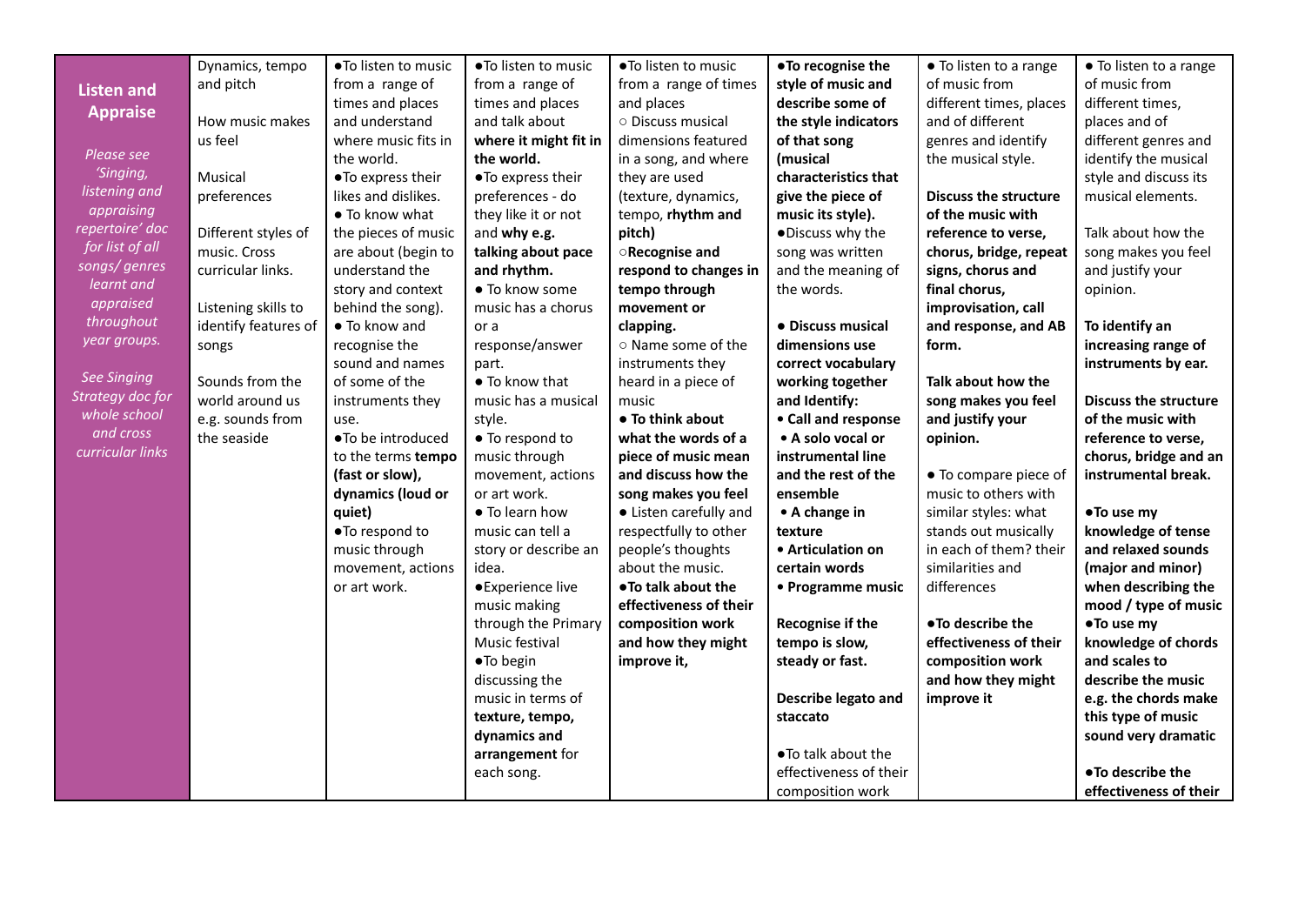|                                                                                                                         |                                                                                                                                                                                                                                                      |                                                                                                                                                                                                                                                                                                                                                                                      | . To recognise the<br>instruments playing<br>in a song.                                                                                                                                                                                                                                                                                                                                                                                                                                      |                                                                                                                                                                                                                                                                                                                                                                                                                                                                                                                                                               | and how they might<br>improve it                                                                                                                                                                                                                                                                                                                                                                                                                                                                                                    |                                                                                                                                                                                                                                                                                                                                                                                                                                                                                                                           | composition work<br>and how they might<br>improve it, and then<br>refine the music                                                                                                                                                                                                                                                                                                                                                                                                                                                                                                |
|-------------------------------------------------------------------------------------------------------------------------|------------------------------------------------------------------------------------------------------------------------------------------------------------------------------------------------------------------------------------------------------|--------------------------------------------------------------------------------------------------------------------------------------------------------------------------------------------------------------------------------------------------------------------------------------------------------------------------------------------------------------------------------------|----------------------------------------------------------------------------------------------------------------------------------------------------------------------------------------------------------------------------------------------------------------------------------------------------------------------------------------------------------------------------------------------------------------------------------------------------------------------------------------------|---------------------------------------------------------------------------------------------------------------------------------------------------------------------------------------------------------------------------------------------------------------------------------------------------------------------------------------------------------------------------------------------------------------------------------------------------------------------------------------------------------------------------------------------------------------|-------------------------------------------------------------------------------------------------------------------------------------------------------------------------------------------------------------------------------------------------------------------------------------------------------------------------------------------------------------------------------------------------------------------------------------------------------------------------------------------------------------------------------------|---------------------------------------------------------------------------------------------------------------------------------------------------------------------------------------------------------------------------------------------------------------------------------------------------------------------------------------------------------------------------------------------------------------------------------------------------------------------------------------------------------------------------|-----------------------------------------------------------------------------------------------------------------------------------------------------------------------------------------------------------------------------------------------------------------------------------------------------------------------------------------------------------------------------------------------------------------------------------------------------------------------------------------------------------------------------------------------------------------------------------|
| <b>Notation and</b>                                                                                                     | Names of                                                                                                                                                                                                                                             | Sound comes                                                                                                                                                                                                                                                                                                                                                                          | Sound comes                                                                                                                                                                                                                                                                                                                                                                                                                                                                                  | Sound comes before                                                                                                                                                                                                                                                                                                                                                                                                                                                                                                                                            | Sound comes before                                                                                                                                                                                                                                                                                                                                                                                                                                                                                                                  | Sound comes before                                                                                                                                                                                                                                                                                                                                                                                                                                                                                                        | Sound comes before                                                                                                                                                                                                                                                                                                                                                                                                                                                                                                                                                                |
| playing from                                                                                                            | instruments                                                                                                                                                                                                                                          | before symbol                                                                                                                                                                                                                                                                                                                                                                        | before symbol                                                                                                                                                                                                                                                                                                                                                                                                                                                                                | symbol                                                                                                                                                                                                                                                                                                                                                                                                                                                                                                                                                        | symbol                                                                                                                                                                                                                                                                                                                                                                                                                                                                                                                              | symbol                                                                                                                                                                                                                                                                                                                                                                                                                                                                                                                    | symbol                                                                                                                                                                                                                                                                                                                                                                                                                                                                                                                                                                            |
| <b>Sound comes</b><br>before symbol<br><b>Time lengths</b><br>should be<br>experienced<br>through<br>movement<br>first. | Materials of<br>instruments<br>Care/safety/use of<br><i>instruments</i><br>Body percussion<br>Keeping a beat<br>with untuned<br>percussion<br>Instruments for<br>different purposes<br>Making musical<br>instruments<br>Dynamics, pitch<br>and tempo | Explore ways of<br>representing short<br>and long sounds<br>(shapes) and be<br>able to play an<br>instrument<br>following a rhythm.<br>Begin to play pitch<br>patterns using a<br>tuned instrument<br>Explore standard<br>notation, using<br>crotchets, quavers<br>and minims, and<br>simple<br>combinations of:<br>C, D, E, F, G<br>F, G, A<br>G, B, D<br>D, E, F#, G, A<br>D, A, C | Explore ways of<br>representing short<br>and long sounds<br>(shapes and dots<br>and sticks) and be<br>able to play an<br>instrument<br>accurately<br>following the<br>rhythm and pitch.<br>Explore standard<br>notation, using<br>crotchets, quavers,<br>minims and<br>semibreves, and<br>simple<br>combinations of: C,<br>D, E, F, G,<br>A, B G, A, B,<br>C, D, E, $F# F$ ,<br>$G, A, B \flat, C, D,$<br>E A, B, C, D, E<br><b>Recognise music</b><br>notation on a stave<br>of five lines. | <b>Explore more</b><br>complicated ways of<br>representing long and<br>short sounds and high<br>and low sounds.<br>Introduce the musical<br>alphabet and explore<br>how staff notation<br>follows the movement<br>of pitch (ascending<br>and descending)<br>Explore standard<br>notation, using<br>minims, semibreves,<br>dotted crotchets,<br>crotchets, quavers<br>and semiquavers, and<br>simple combinations<br>of:<br>C, D, E, F, G, A, B<br>F, G, A, B $\flat$ , C<br>G, A, B, C, D, E<br>E, F#, G#, A, B<br>Read and respond to<br>semibreves, minims, | <b>Become increasingly</b><br>confident<br>understanding and<br>playing using<br>complicated<br>representations of<br>short and long<br>sounds and high and<br>low sounds.<br>Explore standard<br>notation, using<br>semibreves, minims,<br>dotted crotchets,<br>crotchets, quavers<br>and semiquavers,<br>and simple<br>combinations of:<br>C, D, E, F, G, A, B<br>F, G, A, B $\flat$ , C<br>G, A, B, C, D, E, F#<br>D, E, F#, G, A, B, C<br><b>Explore the effect of</b><br>volume changes<br>when playing<br>Read and respond to | Revise the notation<br>learned in Lower KS2<br>and fill in the gaps.<br>Introduce sharps and<br>flats when needed in<br>composition activities<br><b>Become increasingly</b><br>confident<br>understanding and<br>playing using<br>complicated<br>representations of<br>short and long<br>sounds, high and low<br>sounds and loud and<br>quiet.<br>Explore standard<br>notation, using<br>minims, dotted<br>crotchets, crotchets,<br>quavers and<br>semiquavers, and<br>simple combinations<br>of:<br>C, D, E, F, G, A, B | <b>Become increasingly</b><br>confident<br>understanding and<br>playing using<br>complicated<br>representations of<br>short and long<br>sounds, high and low<br>sounds and loud and<br>quiet.<br>Explore standard<br>notation, using<br>dotted semibreves,<br>dotted minims,<br>minims, triplet<br>crotchets, dotted<br>crotchets, crotchets,<br>dotted quavers,<br>quavers and<br>semiquavers, and<br>simple combinations<br>of: C, D, E, F, G, A, B<br>F, G, A, B $\flat$ , C, D, E<br>F, G, A $\flat$ , B $\flat$ , C, D,<br>$E \, \flat \, G$ , A, B $\flat$ , C, D, E,<br>F. |
|                                                                                                                         |                                                                                                                                                                                                                                                      |                                                                                                                                                                                                                                                                                                                                                                                      |                                                                                                                                                                                                                                                                                                                                                                                                                                                                                              |                                                                                                                                                                                                                                                                                                                                                                                                                                                                                                                                                               | semibreves, minims,<br>dotted crotchets,                                                                                                                                                                                                                                                                                                                                                                                                                                                                                            | F, G, A, B $\flat$ , C, D, E<br>G, A, B, C, D, E, F#                                                                                                                                                                                                                                                                                                                                                                                                                                                                      | G, A, B, C, D, E, F#<br>D, E, F, G, A                                                                                                                                                                                                                                                                                                                                                                                                                                                                                                                                             |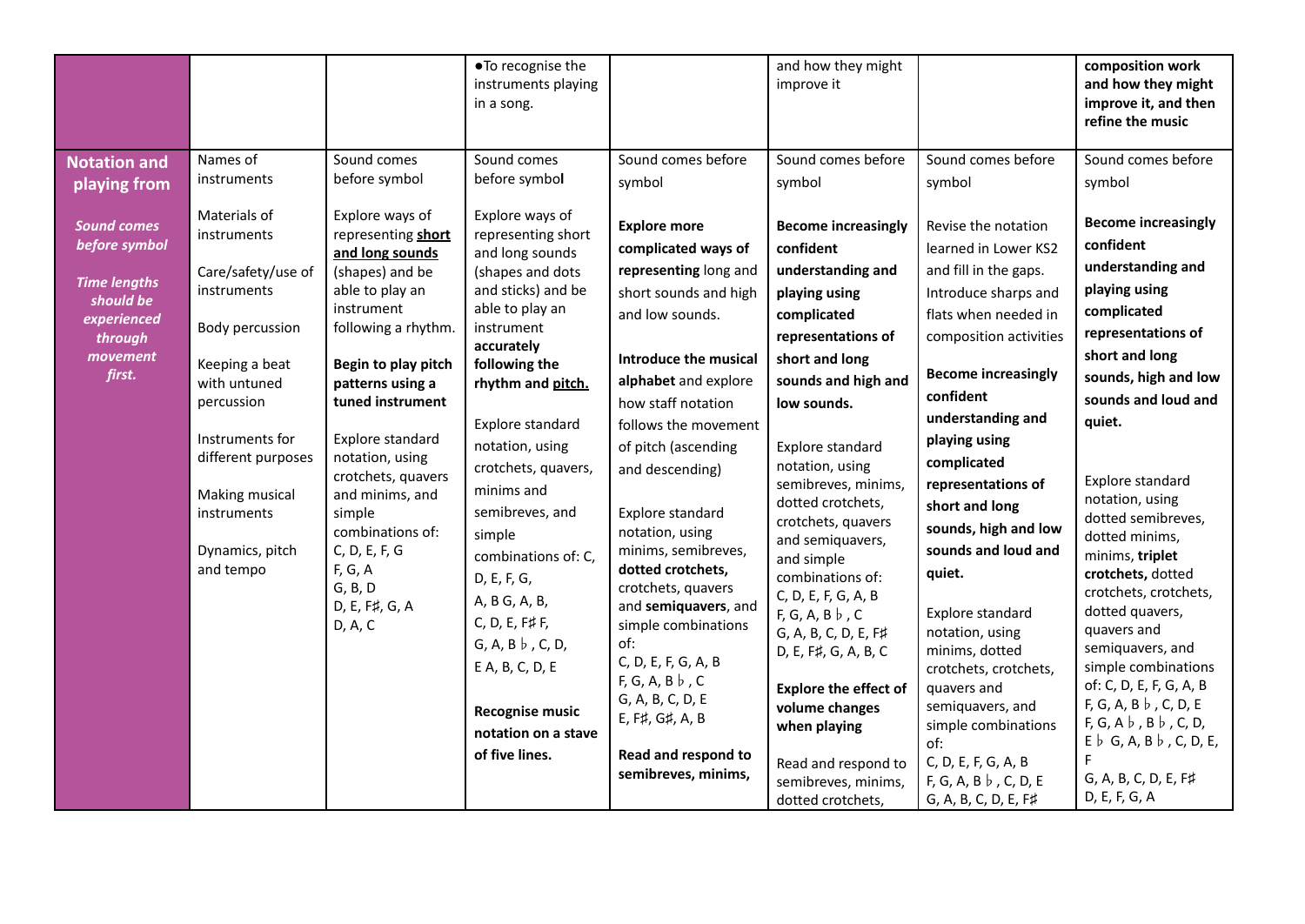|  |  | crotchets and paired        | crotchets, quavers         | $C, G, A \, b, B \, b, G, G \, \sharp,$ | D, E, F#, A, B, C# E, F#,        |
|--|--|-----------------------------|----------------------------|-----------------------------------------|----------------------------------|
|  |  | quavers.                    | and semiquavers.           | A, B, b, C                              | G, G#, A, B, C, C#               |
|  |  | Identify:                   | Identify: • Stave •        | D, E, F, G, A, B, C                     | $E b$ , F, G, A $b$ , B $b$ , C, |
|  |  | • Stave                     | Treble clef . Time         | $E b$ , F, G, A $b$ , B $b$ , C,        | D                                |
|  |  |                             | signature                  | D b                                     |                                  |
|  |  | • Treble clef               |                            |                                         | Identify:                        |
|  |  | • Time signature            | Identify and               | Identify:                               | • Stave                          |
|  |  | • Lines and spaces on       | understand the             | • Stave                                 | • Treble clef                    |
|  |  | the stave Identify and      | differences between        | • Treble clef                           | • Time signature                 |
|  |  | understand the              | minims, crotchets,         | • Time signature                        |                                  |
|  |  | differences between         | paired quavers and         |                                         | Read and respond to              |
|  |  |                             | rests.                     | Read and respond to                     | minims, crotchets,               |
|  |  | crotchets and paired        |                            | minims, crotchets,                      | quavers, dotted                  |
|  |  | quavers                     | Achieve a sense of         | quavers, dotted                         | quavers and                      |
|  |  |                             | ensemble by-               | quavers and                             | semiquavers.                     |
|  |  | <b>Introduce notes that</b> | Reading and                | semiquavers.                            |                                  |
|  |  | move by step e.g.           | performing pitch           |                                         | Recognise how notes              |
|  |  | <b>BAG</b> in conjunction   | notation within a          | <b>Recognise how notes</b>              | are grouped when                 |
|  |  |                             | range. Follow and          | are grouped when                        | notated. Identify the            |
|  |  | with learning the           | perform simple             | notated. Identify the                   | stave and symbols on             |
|  |  | recorder and show           | rhythmic scores to a       | stave and symbols on                    | the stave (such as the           |
|  |  | them on a reduced           | steady beat:               | the stave (such as the                  | treble clef), the name           |
|  |  | score of two lines          | maintain individual        | treble clef), the name                  | of the notes on lines            |
|  |  |                             | parts accurately           | of the notes on lines                   | and in spaces,                   |
|  |  |                             | within the rhythmic        | and in spaces,                          | barlines, a flat sign            |
|  |  |                             | texture.                   | barlines, a flat sign                   | and a sharp sign.                |
|  |  |                             |                            | and a sharp sign.                       |                                  |
|  |  |                             | <b>Use a reduced stave</b> |                                         | Play with different              |
|  |  |                             | to introduce notes         | <b>Further understand</b>               | dynamics more                    |
|  |  |                             | relative to the            | the differences                         | confidently and                  |
|  |  |                             | sounds the children        | between semibreves,                     | understand the                   |
|  |  |                             | are making e.g.            | minims, crotchets                       | impact of this.                  |
|  |  |                             |                            | and crotchet rests,                     |                                  |
|  |  |                             | Brass players- C, D, E     | paired quavers and                      |                                  |
|  |  |                             | and F                      | semiquavers.                            |                                  |
|  |  |                             | <b>Woodwind and</b>        | <b>Understand the</b>                   |                                  |
|  |  |                             | recorder players-          | differences between                     |                                  |
|  |  |                             | <b>BAG/C'D'</b>            | $2/4$ , $3/4$ and $4/4$ time            |                                  |
|  |  |                             |                            |                                         |                                  |
|  |  |                             |                            | signatures. Read and                    |                                  |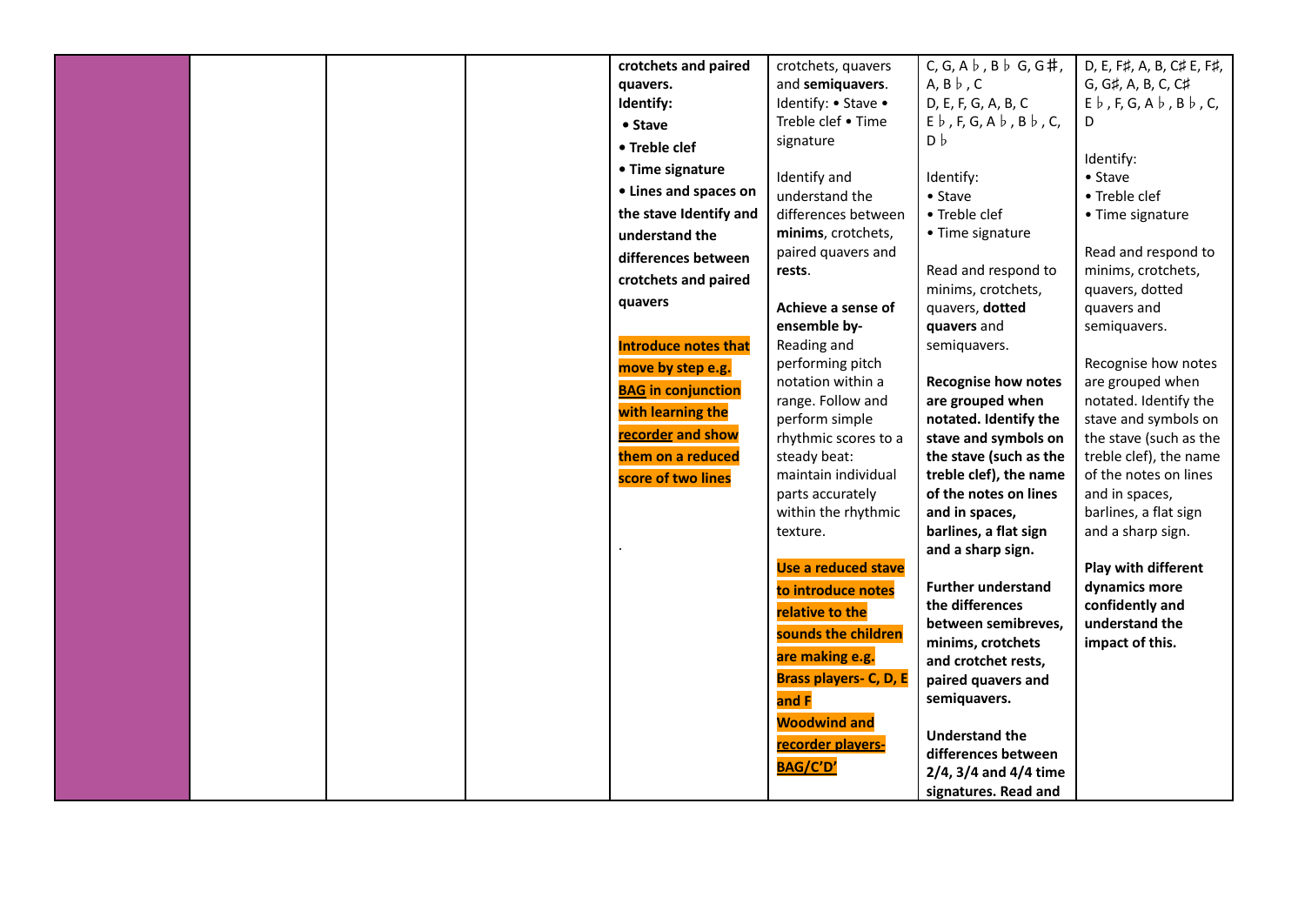|                      |                      |                        |                            |                      | perform pitch               |                       |
|----------------------|----------------------|------------------------|----------------------------|----------------------|-----------------------------|-----------------------|
|                      |                      |                        |                            |                      | notation within an          |                       |
|                      |                      |                        |                            |                      | octave (eg                  |                       |
|                      |                      |                        |                            |                      | $C-C'/do$ -do).             |                       |
|                      |                      |                        |                            |                      |                             |                       |
|                      |                      |                        |                            |                      | <b>Explore the dynamics</b> |                       |
|                      |                      |                        |                            |                      | of very loud and very       |                       |
|                      |                      |                        |                            |                      | quiet when playing.         |                       |
|                      | $\bullet$ Learn that | $\bullet$ Learn that   | ● To know and be able      | Year 3 knowledge +   | Year 4 knowledge+           | Same as Year 4/5+     |
| <b>Improvisation</b> | improvisation is     | improvisation is       | to talk about what         |                      | ● To know                   |                       |
|                      | about making up      | about making up        | improvisation is           | Explore              | well-known                  | Explore improvisation |
|                      | your own tunes on    | your own tunes on      | . To know that using       | improvisation within | improvising                 | within a major scale, |
|                      | the spot.            | the spot.              | one or two notes           | a major scale using  | musicians                   | using the notes:      |
|                      |                      |                        | confidently is better      | the notes:           |                             | C, D, E, F, G         |
|                      | Begin to improvise   | Improvise simple       | than using five            | C, D, E              | Explore improvisation       | $G, A, B \flat, C, D$ |
|                      | simple clapping      | clapping and vocal     | • To know that if you      | C, D, E, G, A        | within a major scale,       | G, A, B, C, D         |
|                      | and vocal patterns   | patterns using         | improvise using the        | C, D, E, F, G        | using the notes:            | F, G, A, C, D         |
|                      | using 'Question      | 'Question and          | notes you are given,       | D, E, F#, A, B       | C, D, E $\flat$ , F, G      |                       |
|                      | and Answer'          | Answer' phrases        | you cannot make a          | D, E, F, G, A        | C, D, E, F, G               | Improvise over a      |
|                      | phrases. Whole       | with a partner,        | mistake                    |                      | C, D, E, G, A F, G, A,      | groove, responding to |
|                      | class responses      | with increasing        |                            | Improvise on a       | $B\flat$ , C                | the beat, creating a  |
|                      | generated to begin   | confidence.            | <b>Become more skilled</b> | limited range of     | D, E, F, G, A               | satisfying melodic    |
|                      | with.                |                        | in improvising (using      | pitches on the       |                             | shape with varied     |
|                      |                      | Know the               | voices, tuned and          | instrument you are   | Improvise over a            | dynamics and          |
|                      | Begin to             | difference between     | untuned percussion,        | now learning,        | simple groove,              | articulation.         |
|                      | understand the       | a rhythm pattern       | and instruments            | making use of        | responding to the           |                       |
|                      | difference between   | using untuned          | played in                  | musical features,    | beat and creating a         |                       |
|                      | creating a rhythm    | percussion             | wholeclass/group/indi      | including smooth     | satisfying melodic          |                       |
|                      | pattern using        | instruments and a      | vidual/instrumental        | (legato) and         | shape.                      |                       |
|                      | untuned              | pitch pattern using    | teaching), inventing       | detached (staccato)  |                             |                       |
|                      | percussion           | voice.                 | short 'on-the-spot'        | articulation.        | <b>Experiment with</b>      |                       |
|                      | instruments and a    |                        | (individual) responses     |                      | using a wider range         |                       |
|                      | pitch pattern using  | Explore                | using a limited            | Improvise over a     | of dynamics,                |                       |
|                      | voice.               | improvisation with     | note-range.                | simple chord         | including very loud         |                       |
|                      |                      | instruments using      |                            | progression.         | (fortissimo), very          |                       |
|                      | Explore              | an increasing range    | Explore improvisation      |                      | quiet (pianissimo),         |                       |
|                      | improvisation with   | of notes: a major      | within a major scale       | Improvise over a     | moderately loud             |                       |
|                      | instruments within   | scale using the        | using the notes: C, D,     | groove.              | (mezzo forte) and           |                       |
|                      | a major and minor    | notes: C, D, E C, G, A | E C, D, E, F, G C, D, E,   |                      | moderately quiet            |                       |
|                      | scale using the      | G, A, B F, G, A        | G, A G, A, B G, A, B, D,   |                      | (mezzo piano).              |                       |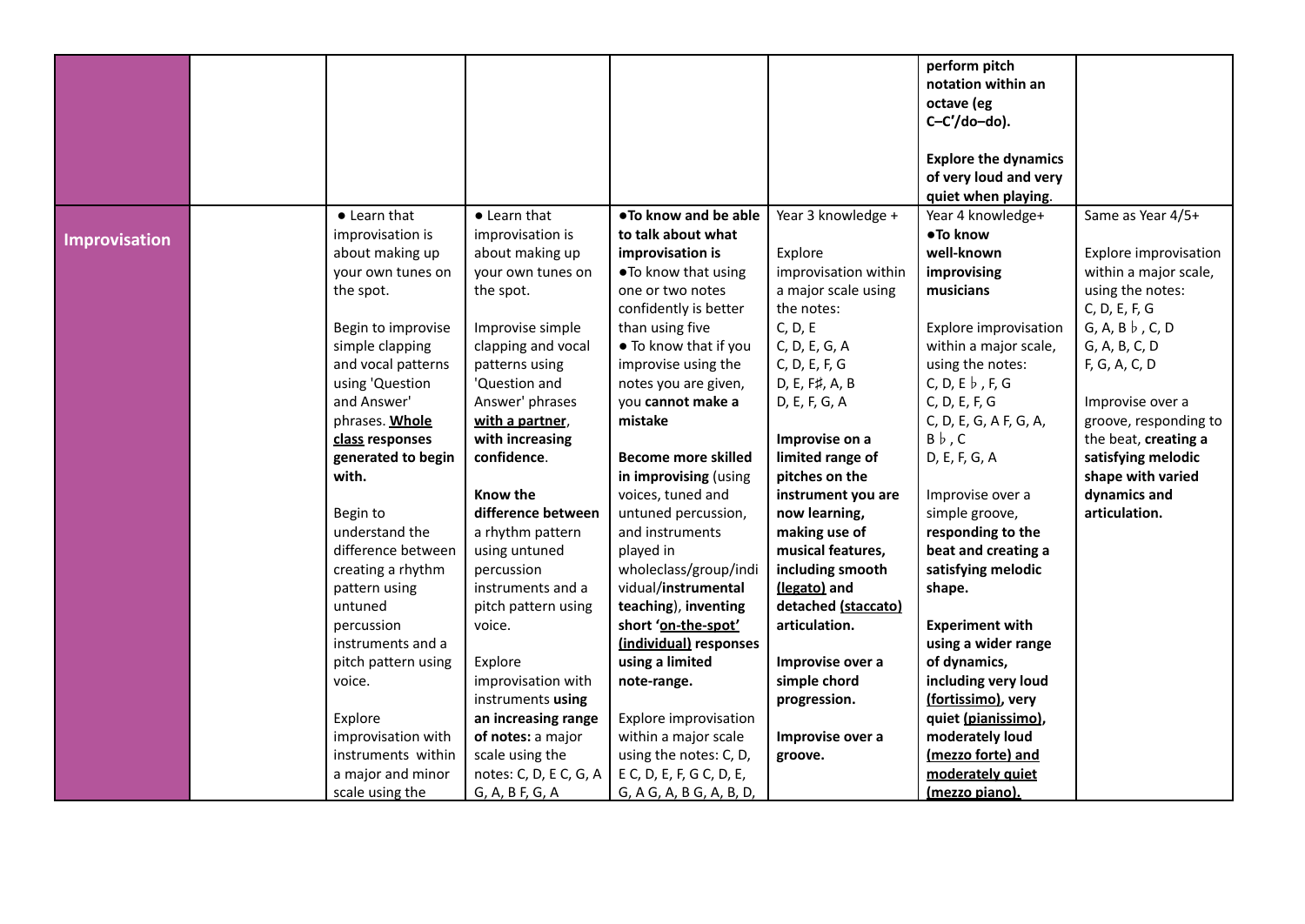|                  | notes: C, D, E D, E,<br>A F, G, A D, F, G |                                            | E G, A, B, C, D F, G, A F,<br>G, A, C, D |                                           |                          |                        |
|------------------|-------------------------------------------|--------------------------------------------|------------------------------------------|-------------------------------------------|--------------------------|------------------------|
|                  |                                           |                                            |                                          |                                           |                          |                        |
|                  | To learn that                             | To learn that                              | Create music in                          | Create music in                           | Create music in          | Create music in        |
| <b>Composing</b> | Composing is like                         | Composing is like                          | response to music and                    | response to music                         | response to music and    | response to music      |
|                  | writing a story with<br>music and         | writing a story with<br>music and everyone | video stimulus.                          | and video stimulus.                       | video stimulus.          | and video stimulus.    |
|                  | everyone can<br>compose.                  | can compose.                               | Start to use simple                      | <b>Combine known</b><br>rhythmic notation | <b>Start to use</b>      | Plan and compose an    |
|                  |                                           | Create musical                             | structures within                        | with letter names,                        | structures within        | 8 or 16-beat melodic   |
|                  | Create musical                            | sound effects and                          | compositions, eg                         | to create short,                          | compositions, eg         | phrase, using the      |
|                  | sound effects and                         | short sequences of                         | introduction, verse,                     | pentatonic phrases                        | introduction, multiple   | pentatonic scale (eg   |
|                  | short sequences of                        | sounds in response<br>to music and video   | chorus or AB form.                       | using a limited range<br>of five pitches, | verse and chorus         | C, D, E, G, A), and    |
|                  | sounds in response                        | stimulus.                                  |                                          | suitable for the                          | sections, AB form or     | incorporate rhythmic   |
|                  | to music and video                        |                                            | Use simple dynamics.                     | instruments being                         | <b>ABA form (ternary</b> | variety and interest.  |
|                  | stimulus.                                 | Create a story,                            |                                          | learnt.                                   | form).                   | Play this melody on    |
|                  |                                           | choosing and                               | Compose song                             |                                           |                          | available tuned        |
|                  | Create a story,                           | playing classroom<br>instruments.          | accompaniments on                        | Start to use simple<br>structures within  | Use chords to            | percussion and/or      |
|                  | choosing and                              |                                            | tuned and untuned                        | compositions, eg                          | compose music to         | orchestral             |
|                  | playing classroom                         | Create and perform                         | percussion, using                        | introduction, verse,                      | evoke a specific         | instruments. Notate    |
|                  | instruments and/or                        | your own rhythm                            | known rhythms and                        | chorus or AB form.                        | atmosphere, mood or      | this melody.           |
|                  | soundmakers.                              | patterns with stick                        | note values.                             |                                           | environment.             |                        |
|                  |                                           | notation, including                        |                                          | Use simple                                |                          | <b>Either of these</b> |
|                  | Recognise how                             | crotchets, quavers<br>and minims (by the   | Create a simple                          | dynamics.                                 | Use a wider range of     | melodies can be        |
|                  | graphic notation                          | end of the year)                           | melody using                             | Compose song                              | dynamics, including      | enhanced with          |
|                  | can represent                             |                                            | crotchets, minims and                    | accompaniments on                         | fortissimo (very         | rhythmic or simple     |
|                  | created sounds.                           | Create a simple                            | perhaps paired                           | tuned and untuned                         | loud), pianissimo        | chordal                |
|                  | Explore and invent                        | melody using dot                           | quavers.                                 | percussion, using                         | (very quiet), mezzo      | accompaniment.         |
|                  | your own symbols.                         | or stick notation<br>focusing on keeping   |                                          | known rhythms and<br>note values.         | forte (moderately        |                        |
|                  |                                           | a steady rhythm                            |                                          |                                           | loud) and mezzo          | Create a simple chord  |
|                  | Create a rhythm                           | and changing pitch.                        |                                          | Create a melody                           | piano (moderately        | progression.           |
|                  | using dot notation.                       |                                            |                                          | using crotchets,                          | quiet).                  |                        |
|                  |                                           |                                            |                                          | minims, quavers and                       |                          | Compose a ternary      |
|                  |                                           |                                            |                                          | their rests. Use a                        | Use rhythmic variety.    | (ABA form) piece; use  |
|                  |                                           |                                            |                                          | pentatonic scale                          |                          |                        |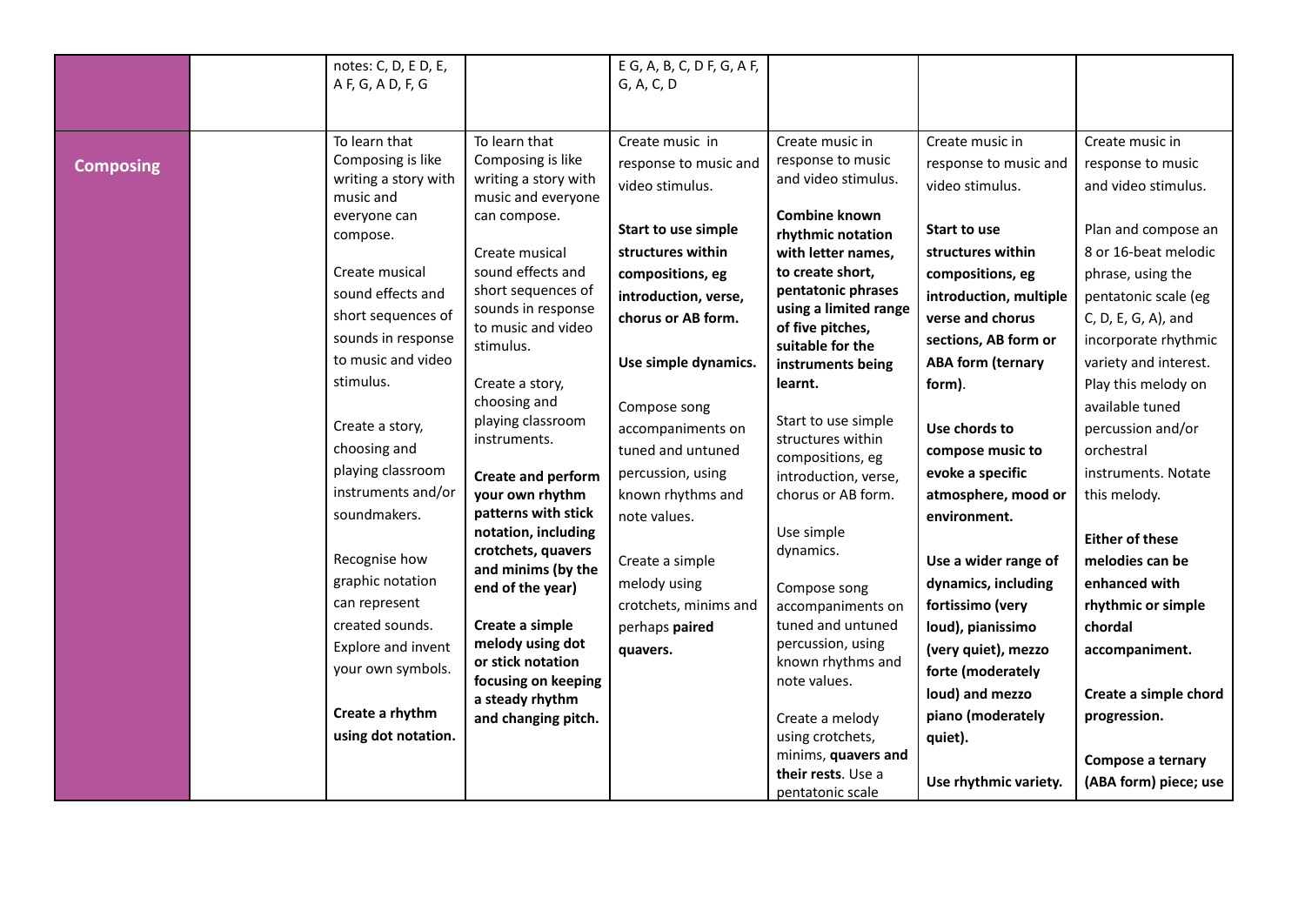|  | Create a simple  |  |                         | available music         |
|--|------------------|--|-------------------------|-------------------------|
|  | melody using dot |  | Use music apps/         | software/apps to        |
|  | notation         |  | programs to create      | create and record it,   |
|  |                  |  | my own sequences,       | discussing how          |
|  |                  |  | phrases, cycles or      | musical contrasts are   |
|  |                  |  | soundscapes             | achieved.               |
|  |                  |  |                         |                         |
|  |                  |  | Understand how          | Start to use structures |
|  |                  |  | chord triads are        | within compositions,    |
|  |                  |  | formed and play them    | eg introduction,        |
|  |                  |  | on tuned percussion,    | multiple verse and      |
|  |                  |  | melodic instruments     | chorus sections, AB     |
|  |                  |  | or keyboards. Perform   | form or ABA form        |
|  |                  |  | simple, chordal         | (ternary form).         |
|  |                  |  | accompaniments.         |                         |
|  |                  |  |                         | Use a wider range of    |
|  |                  |  | Create a melody using   | dynamics, including     |
|  |                  |  | crotchets, quavers      | fortissimo (very loud), |
|  |                  |  | and minims, and         | pianissimo (very        |
|  |                  |  | perhaps semibreves      | quiet), mezzo forte     |
|  |                  |  | and semiquavers, plus   | (moderately loud)       |
|  |                  |  | all equivalent rests.   | and mezzo piano         |
|  |                  |  | Use a pentatonic and    | (moderately quiet).     |
|  |                  |  | a full scale. Use major |                         |
|  |                  |  | and minor tonality      | Use full scales in      |
|  |                  |  |                         | different keys.         |
|  |                  |  |                         |                         |
|  |                  |  |                         | Create a melody using   |
|  |                  |  |                         | crotchets, quavers      |
|  |                  |  |                         | and minims, and         |
|  |                  |  |                         | perhaps semibreves      |
|  |                  |  |                         | and semiquavers, and    |
|  |                  |  |                         | all equivalent rests.   |
|  |                  |  |                         | Use a pentatonic and    |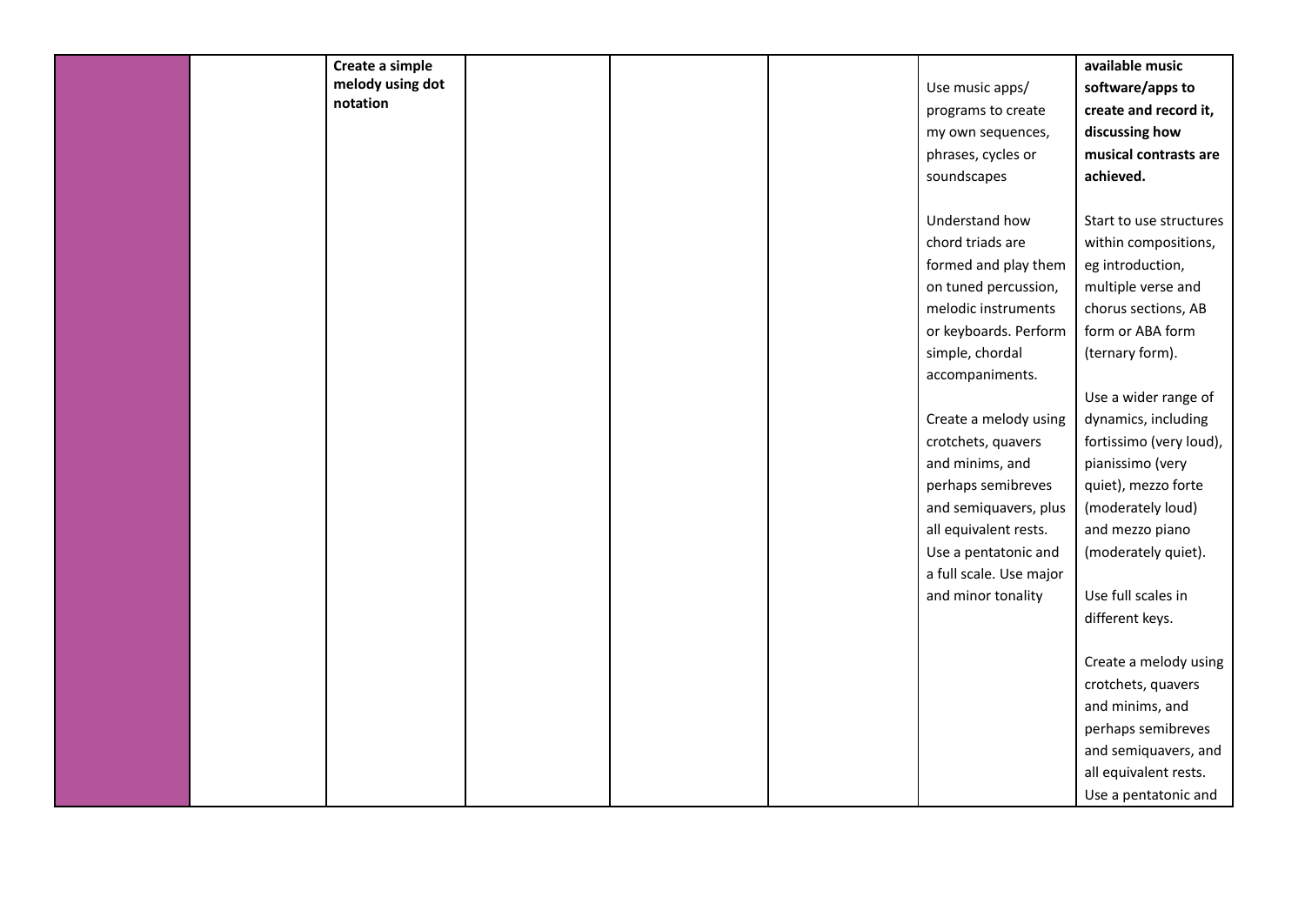|             |                                                                                                                                                                               |                                                                                                                                                                                                                                                     |                                                                                                                                                                                                                                                                                                  |                                                                                                                                                                                                                                         |                                                                                                                                                                                                                                                    |                                                                                                                                                                                                                                                                            | a full scale. Use major<br>and minor tonality<br>Use music apps to<br>create layers of<br>sounds e.g. bass,<br>harmony, melody and<br>rhythm.<br>To respond to<br>different stimuli e.g.<br>poetry, art, story,<br>other music or ideas<br>form other times,<br>places or cultures<br>(including electronic<br>music) |
|-------------|-------------------------------------------------------------------------------------------------------------------------------------------------------------------------------|-----------------------------------------------------------------------------------------------------------------------------------------------------------------------------------------------------------------------------------------------------|--------------------------------------------------------------------------------------------------------------------------------------------------------------------------------------------------------------------------------------------------------------------------------------------------|-----------------------------------------------------------------------------------------------------------------------------------------------------------------------------------------------------------------------------------------|----------------------------------------------------------------------------------------------------------------------------------------------------------------------------------------------------------------------------------------------------|----------------------------------------------------------------------------------------------------------------------------------------------------------------------------------------------------------------------------------------------------------------------------|-----------------------------------------------------------------------------------------------------------------------------------------------------------------------------------------------------------------------------------------------------------------------------------------------------------------------|
| Performance | To experience a<br>performance in<br>the form of a<br>nativity play<br>To start and end<br>with silence<br>Enjoy and have fun<br>performing.<br>Prepare a song to<br>perform. | To know what<br>performance<br>is-sharing music<br>and trying your<br>best<br>To start and end<br>with silence<br>To listen to others<br>when they perform<br>To show<br>appreciation of the<br>work/effort of<br>others and express<br>their likes | As Year 1 plus<br>Music can be<br>performed to<br>another class or to<br>visiting adults (an<br>audience).<br>It should be a<br>special occasion<br>Likes and dislikes<br>can be expressed in<br>a positive way using<br>musical language<br>e.g. rhythm, pace,<br>dynamics, 'it sounds<br>like' | As KS1 plus<br>To begin to use<br>notation that<br>symbolises the sounds<br>they have been<br>exploring/learning<br>A performance should<br>be planned<br>Posture and technique<br>is an important part of<br>playing and<br>performing | As in Year 3 plus<br>To extend the range<br>of sounds and the<br>notations that<br>symbolise it<br>according to the<br>child's<br>ability/progress<br>To articulate<br>thoughts and<br>feelings about the<br>performance using<br>musical language | As in Lower KS2<br>plus<br>To be aware of how<br>the venue and<br>purpose of music<br>throughout time and<br>in different genres<br>and places has<br>affected/affects a<br>performance.<br>To understand that in<br>some genres a<br>performance may<br>never by the same | As Year 5 plus<br>A more independent<br>approach to<br>performance e.g.<br>starting, bringing in<br>new ideas, changes of<br>tempo or dynamics,<br>finishing without the<br>teacher<br>A more sophisticated<br>awareness of purpose<br>and use of electronic<br>or acoustic sounds<br>Adherence to,                   |